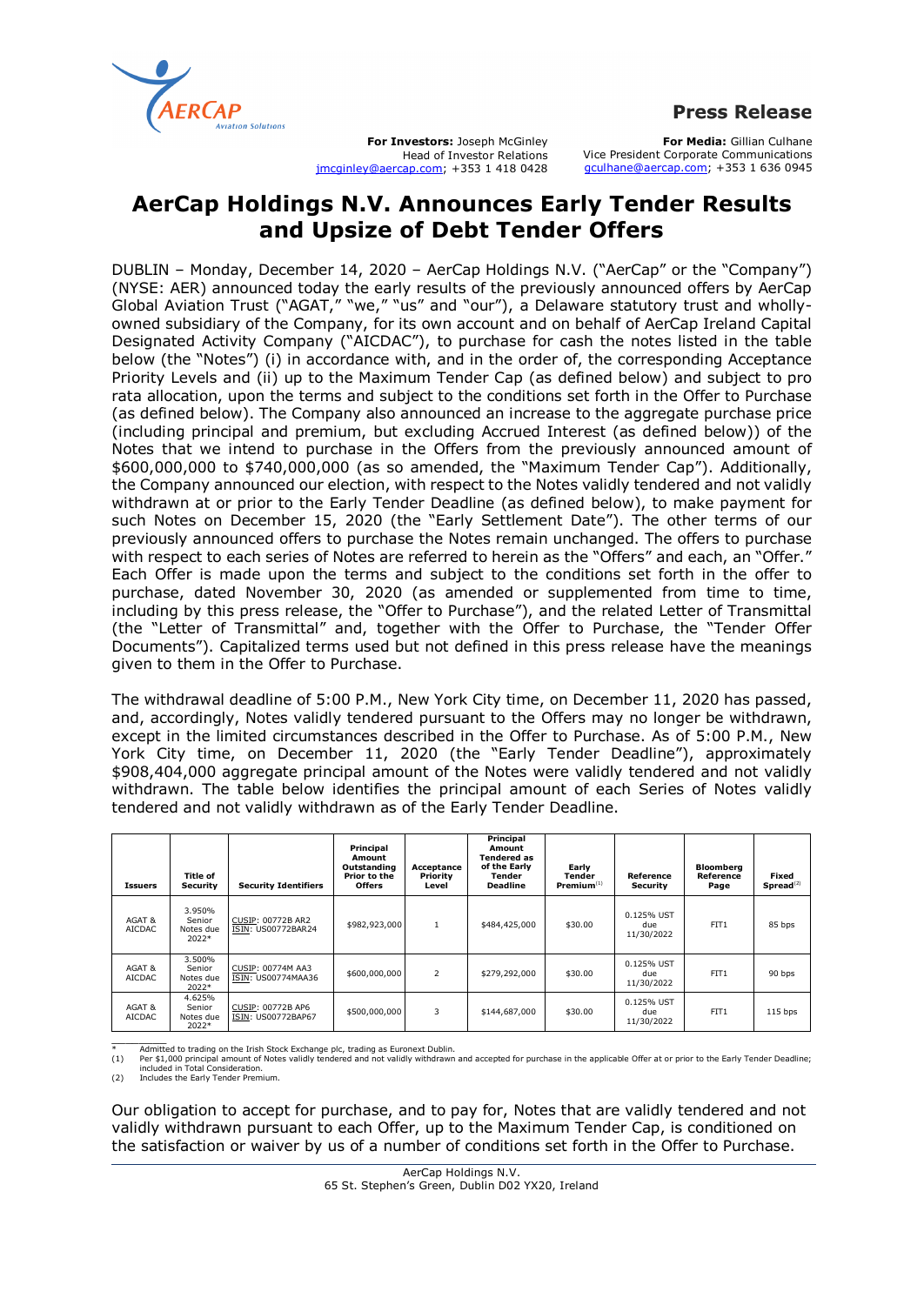

## **Press Release**

**For Investors:** Joseph McGinley Head of Investor Relations [jmcginley@aercap.com](mailto:jmcginley@aercap.com); +353 1 418 0428

**For Media:** Gillian Culhane Vice President Corporate Communications [gculhane@aercap.com](mailto:gculhane@aercap.com); +353 1 636 0945

The Offers will expire at 11:59 P.M., New York City time, on December 28, 2020 (as the same may be extended with respect to any Offer, the "Expiration Date"). Any Notes not accepted for purchase will be returned promptly to the tendering Holders (or, in the case of Notes tendered by book-entry transfer, such Notes will be promptly credited to the account maintained at The Depository Trust Company from which such Notes were delivered) and otherwise returned in accordance with the Tender Offer Documents.

The applicable Total Consideration for each \$1,000 in principal amount of Notes validly tendered and not validly withdrawn before the Early Tender Deadline and accepted for purchase pursuant to the Offers will be determined by reference to a fixed spread specified for each Series of Notes over the yield based on the bid price of the applicable Reference Security, as fully described in the Offer to Purchase. The consideration will be calculated by the Dealer Managers (as defined below) at 10:00 A.M., New York City time, today, December 14, 2020. In addition to the applicable Total Consideration, accrued and unpaid interest from the last interest payment date up to, but not including, the applicable Settlement Date will be paid in cash on all validly tendered Notes accepted for purchase in the Offers (the "Accrued Interest"). The Total Consideration, plus Accrued Interest, for Notes that are validly tendered and not validly withdrawn at or prior to the Early Tender Deadline and accepted for purchase will be paid by us in same-day funds on the Early Settlement Date.

We expressly continue to reserve the right, in our sole discretion, to further amend, extend or, upon failure of any condition described in the Offer to Purchase to be satisfied or waived, to terminate any of the Offers, including the right to further amend or eliminate the Maximum Tender Cap, at any time at or prior to the Expiration Date.

BofA Securities and Goldman Sachs & Co. LLC are serving as the Lead Dealer Managers, and Morgan Stanley & Co. LLC, RBC Capital Markets, LLC and Scotia Capital (USA) Inc. are serving as Co-Dealer Managers, in connection with the Offers (collectively, the "Dealer Managers"). Questions regarding terms and conditions of the Offers should be directed to BofA Securities by calling collect at (980) 387-3907 or email at debt\_advisory@bofa.com or to Goldman Sachs & Co. LLC by calling toll free at (800) 828-3182 or collect at (212) 357- 1452.

Global Bondholder Services Corporation was appointed as information agent and tender agent in connection with the Offers. Questions or requests for assistance in connection with the Offers or the delivery of tender instructions, or for additional copies of the Tender Offer Documents, may be directed to Global Bondholder Services Corporation by calling collect at 212-430-3774 (for banks and brokers) or toll free at 866-807-2200 (for all others) or via email at contact@gbsc-usa.com. You may also contact your broker, dealer, commercial bank, trust company or other nominee for assistance concerning the Offers. The Tender Offer Documents can also be accessed at the following website: [http://www.gbsc-usa.com/aercap/.](http://www.gbsc-usa.com/aercap/)

None of AGAT, the Company, the Dealer Managers, Global Bondholder Services Corporation, the trustee under the indenture governing the Notes or any of their respective affiliates is making any recommendation as to whether Holders should tender any Notes in response to the Offers. Holders must make their own decision as to whether to tender any of their Notes and, if so, the principal amounts of Notes to tender.

This press release is for informational purposes only and is not an offer to purchase or sell or a solicitation of an offer to purchase or sell with respect to any securities. Neither this press release nor the Offer to Purchase, or the electronic transmission thereof, constitutes an offer to purchase or sell or a solicitation of an offer to purchase or sell with respect to any securities, as applicable, in any jurisdiction in which, or to or from any person to or from